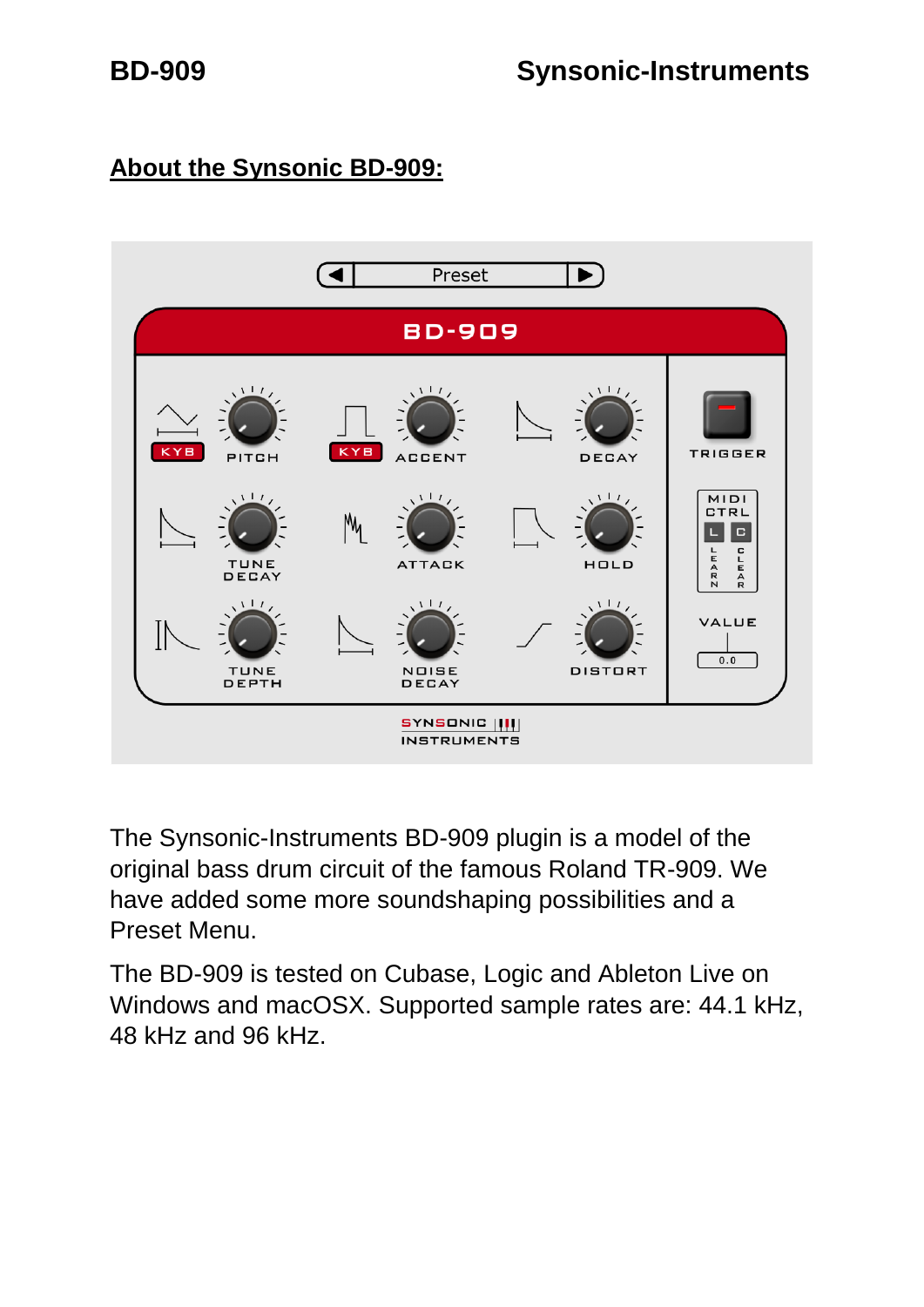# **Adjustable Parameters:**

**Pitch[-12,+12]:** Controls the pitch of the BD-909 in halftones. Lowering the pitch generates subbass-frequencies and increasing the pitch generates tom-like sounds.

**Tune Decay[0,1]:** Sets the decay of the pitch envelope.

**Tune Depth[0,1]:** Sets amount of the pitch envelope.

**Accent[0,1]:** This parameter controls how hard the BD-909 is triggered. It can be used to get a dynamic playable bass drum.

**Attack[0,1]:** Sets the amplitude of the attack click and noise sound.

**Noise Decay[0,1]:** Sets the decay of the noise sound.

**Decay[0,1]:** Controls how slow the bass drum sound decays. For the maximum setting you will get boomy sounds, whereas for the minimum setting you will get a click-like sound.

**Hold[0,1]:** Determines how long the Bass Drum amplitude is hold at a constant level. A long hold time results in a sustained sound.

**Distort[0,1]:** Controls the amount of distortion, due to the diode clipper.

**Pitch KYB:** By enabling this switch, the pitch of the BD-909 will depend on the note value of the incoming MIDI messages. Thereby you can play the BD-909 as a bass-synth.

**Accent KYB:** By enabling this switch, the accent of the BD-909 will depend on the velocity value of the incoming MIDI messages. Thereby you can play the BD-909 dynamically.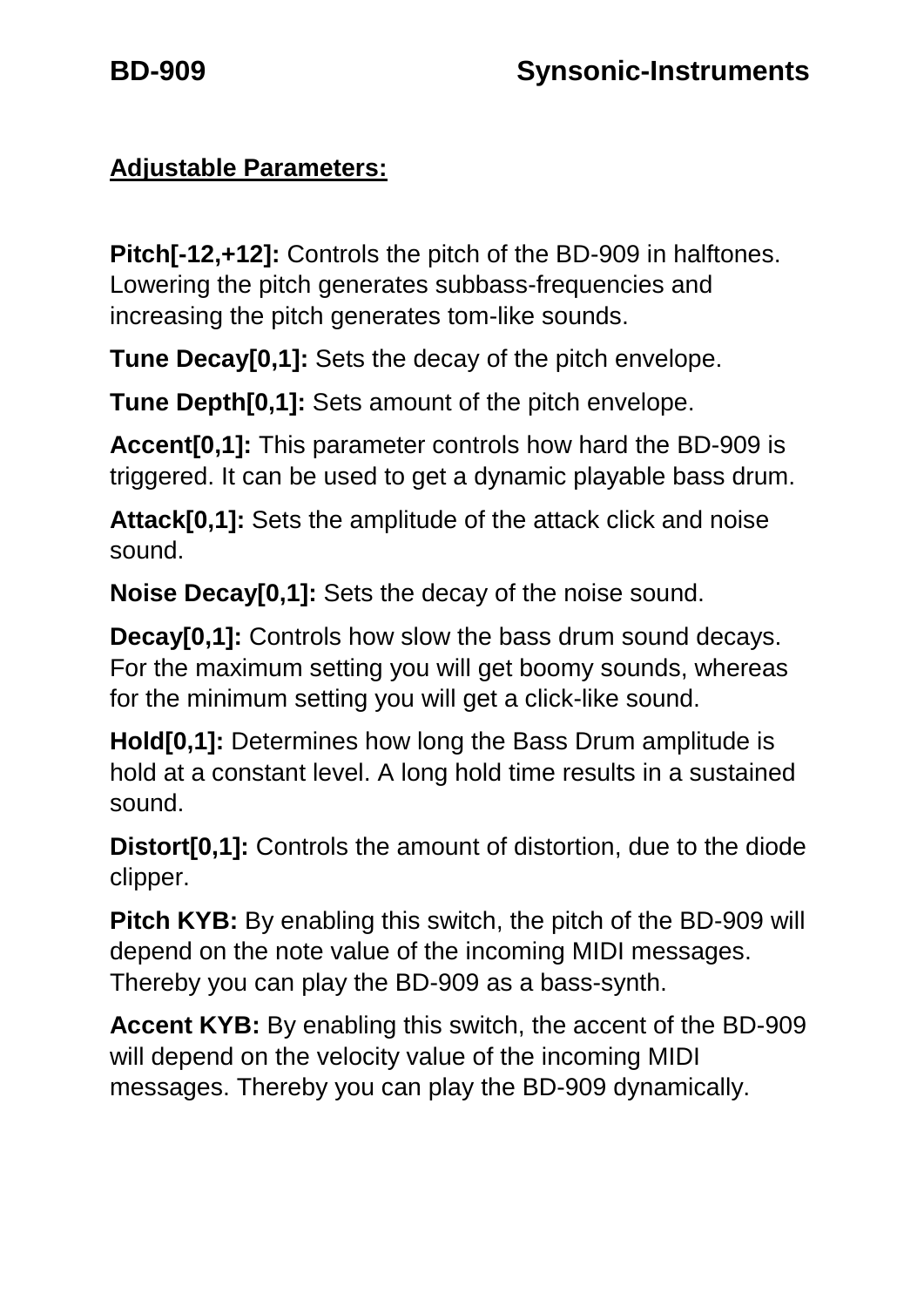**Trigger-Pad:** By clicking the triggerpad you can trigger the BD-909 manually.

**Trigger-LED:** The trigger led indicates when the BD-909 is triggered, either manually or by a MIDI event.

**Value Display:** displays the value of current settings.

**MIDI-CTRL-LEARN:** If you would like to control a parameter of the BD-909 with an external MIDI controller, activate the MIDI-LEARN Switch. Then twiddle the control of the BD-909 you want to control. Afterwards twiddle the knob of your MIDI-Controller. Then deactivate the MIDI-LEARN function.

**MIDI-CTRL-CLEAR:** To remove a controller assignment activate the MIDI-CLEAR switch and twiddle the BD-909 parameter for which you want to delete the assignment.

# **Preset Menu:**

Click on the Preset Menu Field to get acces to the presets. There are two folders:

In 'Factory Presets' you find the presets included in the plugin.

In the folder 'User Presets' you can save your own presets.

Click on 'Save preset…' in the preset menu to save a preset.

With the left and right arrow you can click through the different presets in a folder.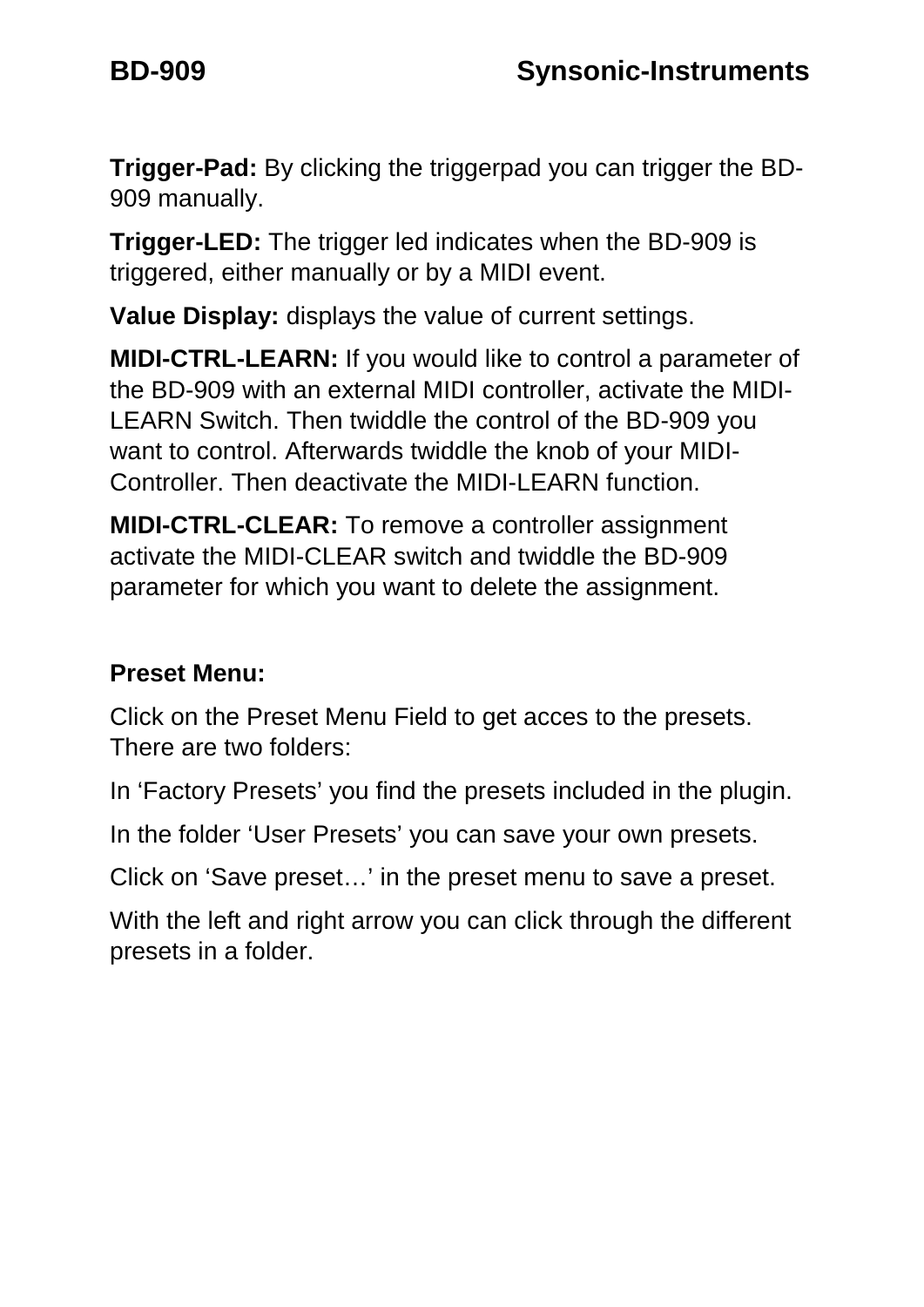## **LICENSE**

#### **1. GRANT OF LICENSE.**

The SOFTWARE PRODUCT is licensed as follows:

(a) Installation and Use.

Synsonic-Instruments grants you the right to install and use copies of the SOFTWARE PRODUCT on your computer running a validly licensed copy of the operating system for which the SOFTWARE PRODUCT was designed.

(b) Backup Copies.

You may also make copies of the SOFTWARE PRODUCT as may be necessary for backup and archival purposes.

### **2. DESCRIPTION OF OTHER RIGHTS AND LIMITATIONS.**

(a) Maintenance of Copyright Notices.

You must not remove or alter any copyright notices on any and all copies of the SOFTWARE PRODUCT.

(b) Distribution.

You may not distribute registered copies of the SOFTWARE PRODUCT to third parties. Evaluation versions available for download from Synsonic-Instruments websites may be freely distributed.

(c) Prohibition on Reverse Engineering, Decompilation, and Disassembly. You may not reverse engineer, decompile, or disassemble the

SOFTWARE PRODUCT, except and only to the extent that such activity is expressly permitted by applicable law notwithstanding this limitation. (d) Rental.

You may not rent, lease, or lend the SOFTWARE PRODUCT.

(e) Support Services.

Synsonic-Instruments may provide you with support services related to the SOFTWARE PRODUCT ("Support Services"). Any supplemental software code provided to you as part of the Support Services shall be considered part of the SOFTWARE PRODUCT and subject to the terms and conditions of this EULA.

(f) Compliance with Applicable Laws.

You must comply with all applicable laws regarding use of the SOFTWARE PRODUCT.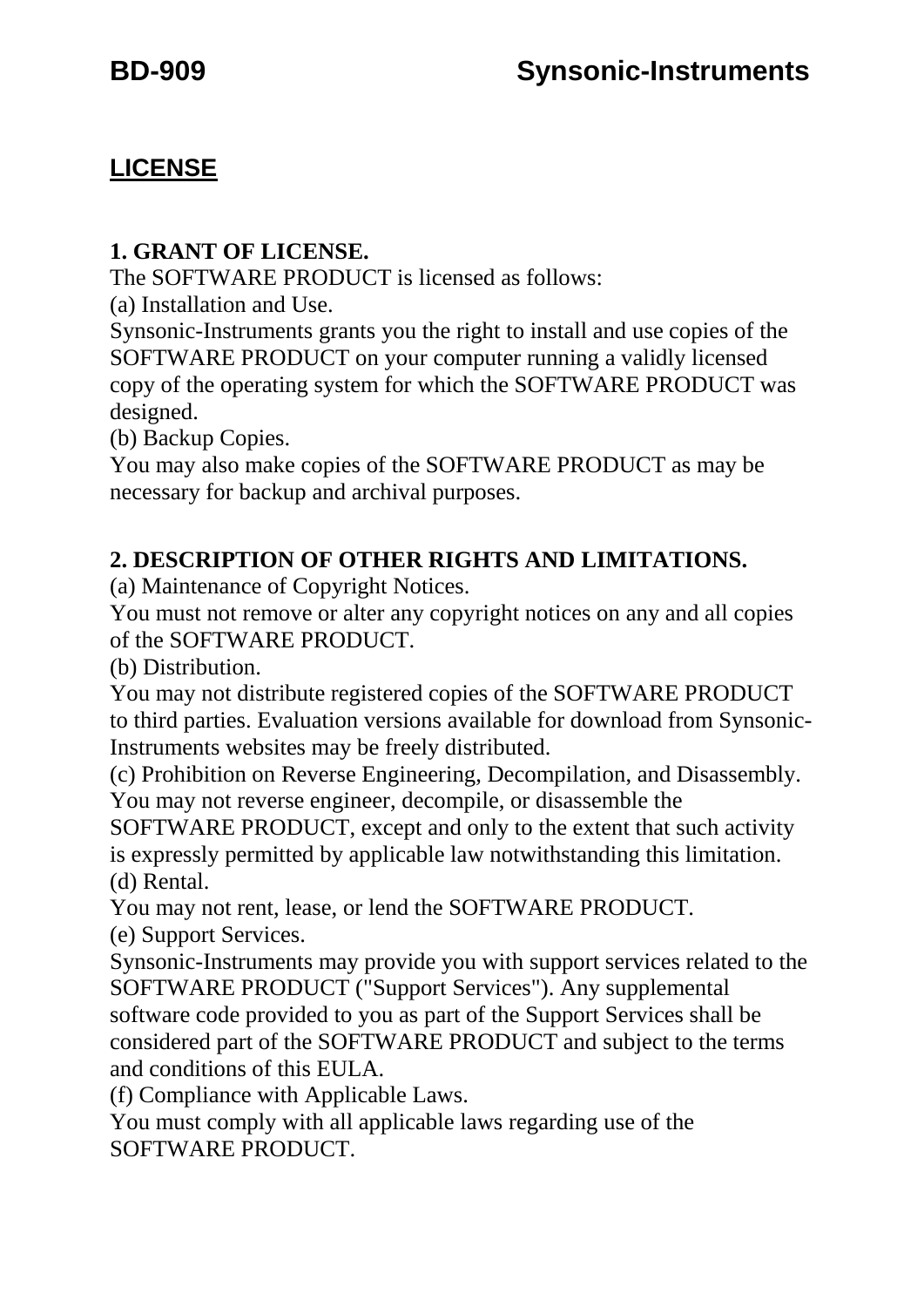### **3. TERMINATION**

Without prejudice to any other rights, Synsonic-Instruments may terminate this EULA if you fail to comply with the terms and conditions of this EULA. In such event, you must destroy all copies of the SOFTWARE PRODUCT in your possession.

#### **4. COPYRIGHT**

All title, including but not limited to copyrights, in and to the SOFTWARE PRODUCT and any copies thereof are owned by Synsonic-Instruments or its suppliers. All title and intellectual property rights in and to the content which may be accessed through use of the SOFTWARE PRODUCT is the property of the respective content owner and may be protected by applicable copyright or other intellectual property laws and treaties. This EULA grants you no rights to use such content. All rights not expressly granted are reserved by Synsonic-Instruments.

#### **5. NO WARRANTIES**

Synsonic-Instruments expressly disclaims any warranty for the SOFTWARE PRODUCT. The SOFTWARE PRODUCT is provided 'As Is' without any express or implied warranty of any kind, including but not limited to any warranties of merchantability, noninfringement, or fitness of a particular purpose. Synsonic-Instruments does not warrant or assume responsibility for the accuracy or completeness of any information, text, graphics, links or other items contained within the SOFTWARE PRODUCT. Synsonic-Instruments makes no warranties respecting any harm that may be caused by the transmission of a computer virus, worm, time bomb, logic bomb, or other such computerprogram. Synsonic-Instruments further expressly disclaims any warranty or representation to Authorized Users or to any third party.

### **6. LIMITATION OF LIABILITY**

In no event shall Synsonic-Instruments be liable for any damages (including, without limitation, lost profits, business interruption, or lost information) rising out of 'Authorized Users' use of or inability to use the SOFTWARE PRODUCT, even if Synsonic-Instruments has been advised of the possibility of such damages. In no event will Synsonic-Instruments be liable for loss of data or for indirect, special, incidental, consequential (including lost profit), or other damages based in contract, tort or otherwise. Synsonic-Instruments shall have no liability with respect to the content of the SOFTWARE PRODUCT or any part thereof, including but not limited to errors or omissions contained therein, libel, infringements of